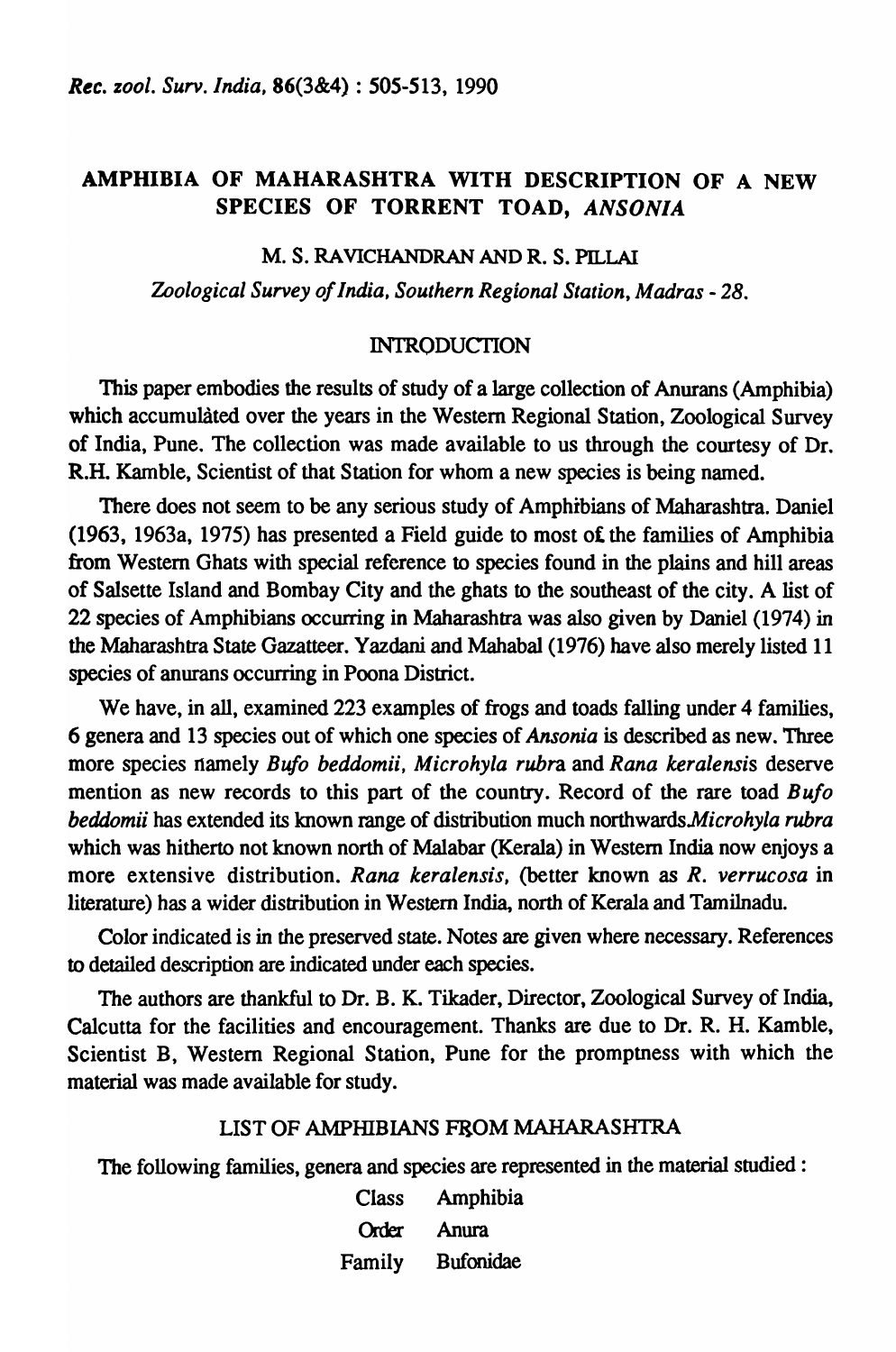Genus (1) *Ansonia* Stoliczka

*1. Ansonia kamblei* sp. nov.

Genus (2) *Bu/o* Laurenti

2. Bufo beddomiiGunther; 3. Bufo stomaticus Lutken; 4. Bufo melanostictus Schn.

Family Ranidae

Genus (3) *Rana* Linn.

*5. Rana hexadaetyla* Lesson; 6. *Rana cyanophlyctis* Scho.; 7. *Rana tigerina* (Dand); *8. Rana keralensis* Dubois; 9. *Rana limnocharis* Boie

Genus (4) *Tomopterna* Dum. & Bibr.

*10. Tomopterna breviceps* Schn.

Family Rbacophoridae

Genus (5) *Rhacophorus* Kuhl

*11. R hacophorus leucomystax* (Kuhl)

Family Microhylidae

Genus (6) *Microhyla* Tschudi

*12. Microhyla ornata* (Dum. & Bibr.); 13. *Microhyla rubra* (Jerdon)

*1. Ansonia kamblei* sp.nov.

*Material* : A single specimen collected from Jeur, 29 Km north of Tembhurni, Kamala.

*Diagnosis* : A small toad with tympanum indistinct, cranial ridges and parotoid glands absent, skin beset with small tubercles. Hindlimbs slender, short, tibiotarsal articulation not reaching tympanum toes half webbed.

*Description* : *Head* : About as long as broad, without cranial ridges, snout truncated at tip, projecting beyond lower-jaw, canthus rostralis fairly distinct, loreal region concave, nostrils lateral, much nearer to tip of snout than to eye, intemarial distance less than length of snout or diameter of eye. Eyes with pupil circular, its diameter about equal to inter-orbital distance. Upper eyelids flat, its width less than the inter orbital distance. Tympanum indistinct, vertically oval, its larger diameter half that of eye. An elevated oval patch fills the inter-orbital space and extends behind the level of eyes on the median aspect. Upper jaw toothless, vomerines absent, tongue small, pyrifonn. Parotoid glands absent.

*Forelimbs:Slender,* short, about half the body length from snout to vent. Fingers free, tips blunt, first, second and fourth of about same length, a single fleshy pad on palm.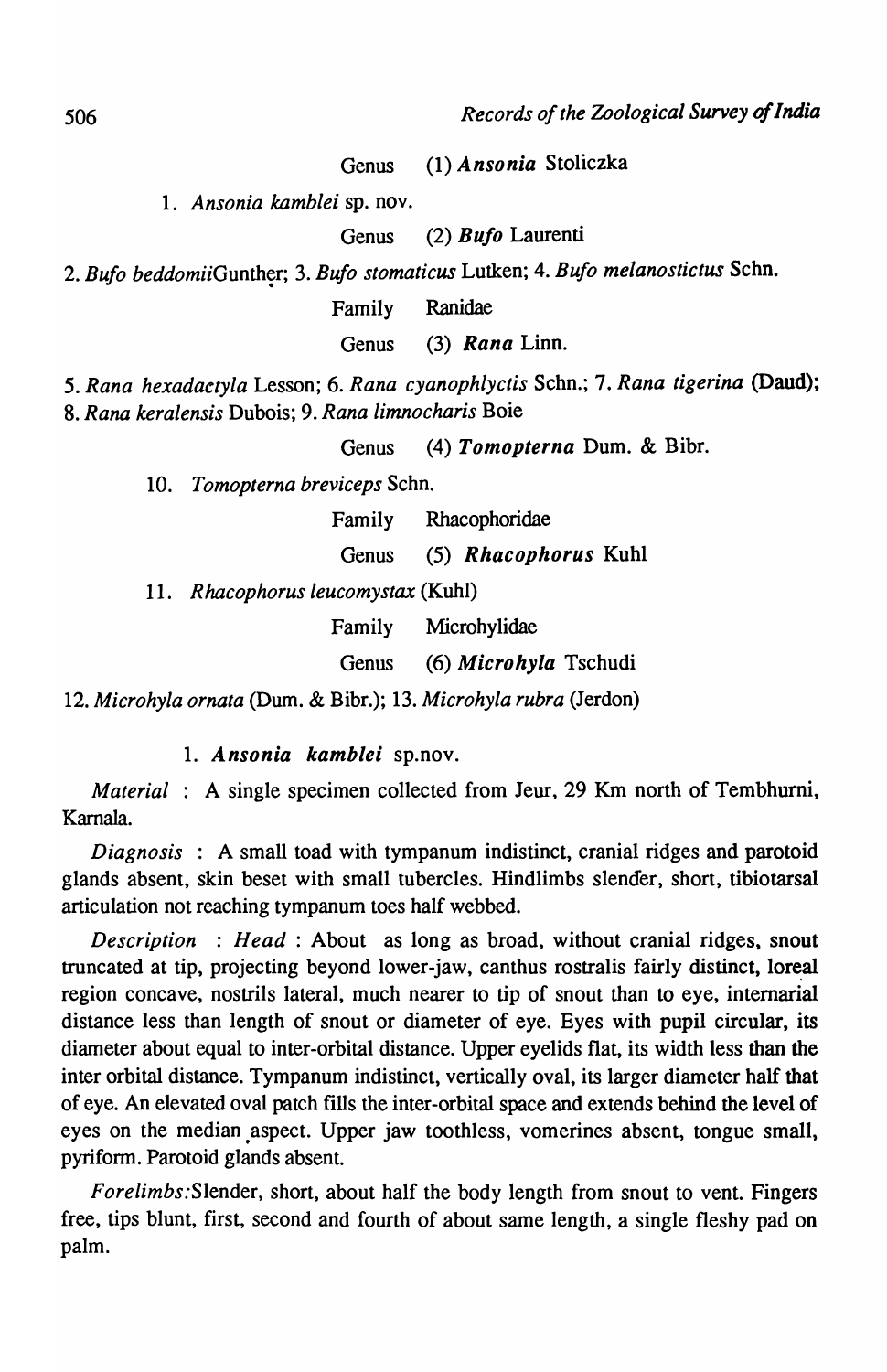

Fig. 1. *Ansonia kamblei* sp. nov.

*Hindlimbs* : Slender, short, tibiotarsal articulation not reaching tympanum when adpressed. Tibia one-third body length, 3 1/2 times as long as broad, heels not meeting when limbs are folded at right angles to the body. Toes with blunt tips, about half webbed. Subarticular tubercles feebly developed, a large inner metatarsal tubercle and a small outer one present.

*Skin* : Dorsal surface covered with small blackish tubercles, a few larger ones on either side of the median line from the shoulder level to the hind end of the diapophyses of the sacral vertebrae, the latter projecting as a small hump above the vent. Venttally the skin is rough without pronounced tubercles.

*Colour* : Dorsum and sides dark grey, dotted with small black tubercles. The elevated oval patch between the eyes reddish brown. Limbs faintly cross-barred. Light yellowish ventrally,throat speckled with a median reddish brown area. Breast and anterior belly mottled with brown.

# *Measurement in mm :*

| Total length (from tip of snout to vent)                      | 14.6 |
|---------------------------------------------------------------|------|
| Length of head (from tip of snout to angle of jaws)           | 5.2  |
| Width of head (at angle of jaws)                              | 5.2  |
| Length of snout (from tip of snout to anterior corner of eye) | 2.0  |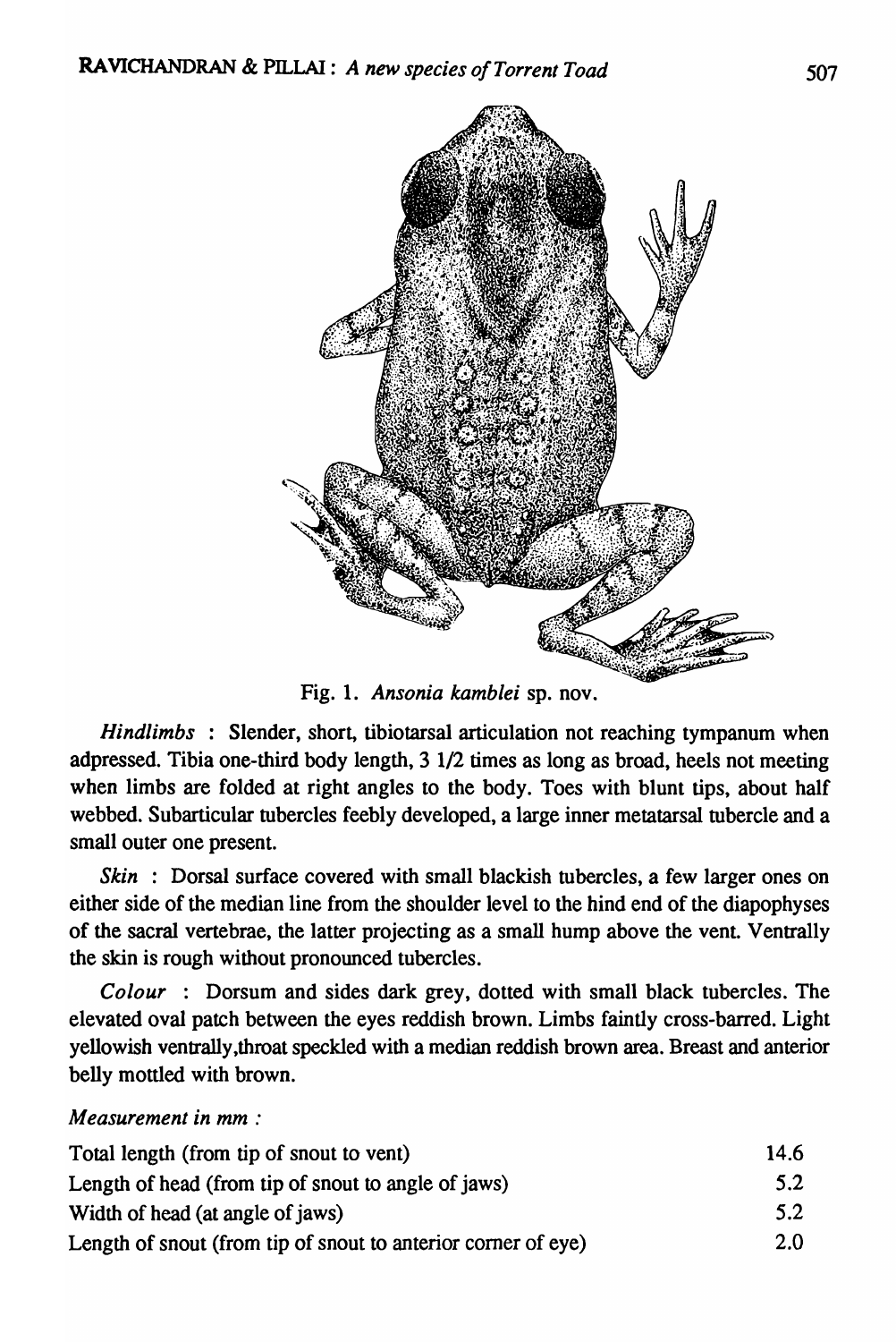| Diameter of eye               | 2.0  |
|-------------------------------|------|
| Width of upper eyelid         | 1.6  |
| Minimum interorbital distance | 1.9  |
| Length of forelimb            | 8.5  |
| Length of hindlimb            | 12.5 |
| Length of tibia               | 5.0  |

*Holotype* : A toad of 14.6 mm from tip of snout to vent, loc. Jeur, 29Km North of Tembhurni, Kamala, Dist: Sholapur, Maharashtra State, Field Station No.6, Reg. No.V/98, ColI. A.S. Mahabal, 25 April, 1983.

*Affinities* : A persusal of the characters enumerated above, particularly absence of cranial ridges, and partoid glands, presence of tuberculated skin and webbed feet indicate that we are dealing with *Ansonia* under the family Bufonidae.

Bufonidae, in India, comprises four genera viz. *Ansonia, Bufo, Pedostibes* (= *Nectophryne) and Bufoides.* Parotoid glands are present in all except *Ansonia* and *Bufoides.* The present example differs from the single species known under *Bufoides*, viz. *B. meghalayana* described from Cherrapunji by Pillai and Yazdani (1973) in the absence of cranial ridges, warts and profuse tubercles on skin and a fully webbed feet.

Two species of *Ansonia* are hitherto known from India, *Ansonia ornata* from Brahmagiri Hills, Mysore (Gunther, 1875) and *A. rubigina* from Silent Valley, Kerala (pillai and Pattabiraman, 1981). The present example is specifically distinct from A. *ornata* in the nature of tympanum, fingers, webbing on the feet, length of the hindlimbs, tuberculation of the dorsum and colour pattern. It differs from *A. rubigina* in the proportions of the head, pads on palm, webbing on feet, texture of the skin, tuberculation and colouration.

## *2. Bufo beddomii* Gunther

*1875. Bufo beddomii* Gunther, *Proc. Zool. Soc. London: 569.* 

*Material* : 11 exs. 15.5 mm Wasumbe tank, Vita, Sangli, CoIl. A.S. Mahabal 16 ix. 79. (2) 1 ex. 20 mm Kand village, Shirala, Sangli, CoIl. A.S. Mahabal, 25. ix. 79.

Both the palms and partly the toes are damaged in the smaller example while the toes are broken in the larger one. However the characters are sufficiently clear for a positive identification except for the fact that the toes do not appear to be entirely webbed.

Uniform dark above with whitish tips on tubercles. Pale or tan below with irregular marbling of brown.

*Remarks* : Inger's (1984) collection from Ponmudi constitutes the second series of the species after the original description of the species by Gunther (1875) from Malabar.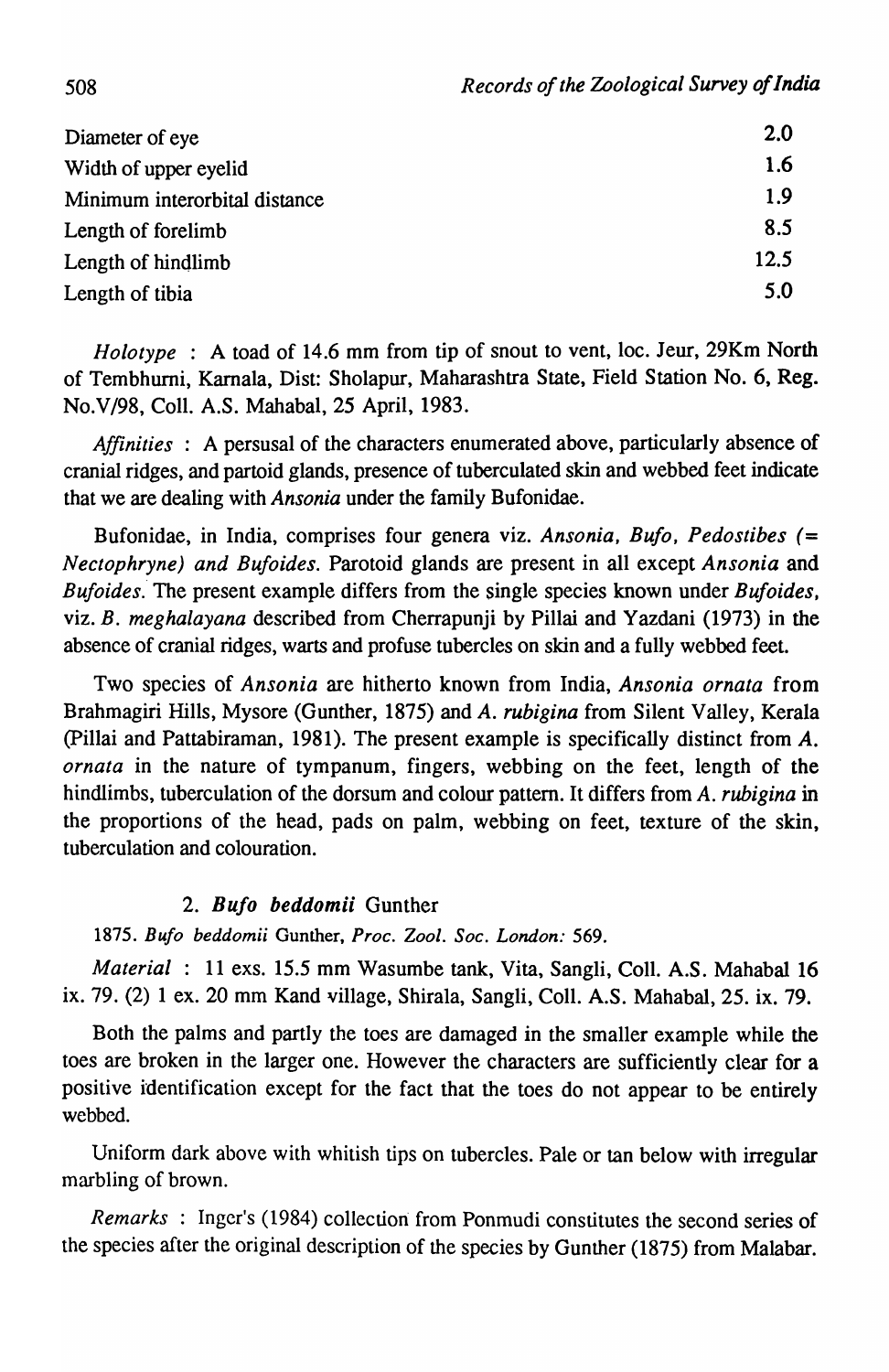The present record from Maharashtra has extended its distribution considerably northwards which was previously restricted to Kerala.

*Distribution* : Western India.

## *3. BuJo stomaticus* Lutken

*1957. Bufo stomaticus,* Kirtishinghe, The Amphibia of Ceylon: 17.

*Material* : 1 ex., 42.5 mm Namajicha mal, Tasgoan, Coll. A.S. Mahabal, 11.ix.79

- This single example of toad agrees well with descriptions of the species by Kirtisinghe (1959) and Daniel (1963).
- Dark brownish dorsum without markings, undersurface whitish with no marbling, tips of toes and fingers blackish.

*Distribution:* India, West Pakistan, Nepal and Srilanka.

## *4. BuJo melanostictus* Schneider

*1890. Bufo melanostictus,* Boulenger, Fauna Brit. India: 505. *1963. Bufo melanostictus,* Daniel, J. *Bombay nat. Hist. Soc. 435.* 

*Material* : (1) 2 exs. Sakegaon Waghur river, Coll. R.H. Kamble, 23.i.1979. (2) 1 ex. Raber, CoIl. R.H. Kamble, 26.i.1979. (3) I ex. Palsukhi river, coIl. R.H. Kamble, 31.i.1979.(4) 1 ex. Sahastralingpal, Coli. R.H. Kamble, 31.i.1979.(S) I ex. Garkheda Kusmbi Nalla, Pal. CoIl. R.H. Kamble,2.ii.1979. (6) 8 exs. Jaman Nail Pal, CoIl. R.H. Kamble. 2.ii.1979. (7) I ex. Tasgaon R.H., Coli, A.S. Mahabal, 12.ix.1979. (8) 1 ex. Maptemala, Atpadi Taluka, CoIl. A.S. Mahabal, I3.ix.I979. (9) I ex. Jat R.H. Jat Taluka,Coll. A.S. Mahabal, 2I.ix.I979. (10) 1 ex. Takari R.H. ColI. A.S. Mahabal. 22.ix.I979. (II) I ex. Retre Dam, CoIl. A.S. Mahabal, 24.ix.I979 (12) 2 exs. Kand village, Shirala, Sangli, Coli. A.S. Mahabal, 25.ix.1979. (13) 1 ex. Miraj R.H. Sangli (D.T.). CoIl. A.S. Mahabal, 29.ix.I979.

The largest example in the collection measures 88 mm from tip of snout to vent. *Distribution:* Oriental Region and Malaysia.

## *5. Rana hexadactyla* Lesson

*1920. Rana hexadactyla,* Boulenger, *Rec. Ind. Mus. 10.* 

*Material* : (I) 3 exs. Namajicha, Mal. Tasgaon, Coli. A.S. Mahabal, ll.ix.1979.  $(2)$  2 exs. Bhilwadi, Tasgaon, Coll. A.S. Mahabal.  $(3)$  1 ex. Nall near vita, Coll. A.S. Mahabal,IS.ix.1979. (4) 1 ex. Retre Dam. Shirala, ColI. A.S. Mahabal, 24.ix.1979.

7 exs. are available.  $\omega$ orsally dark grey and ventrally white.

*Distribution* : It is a Peninsular form, extending on the eastern coast as far as Calcutta.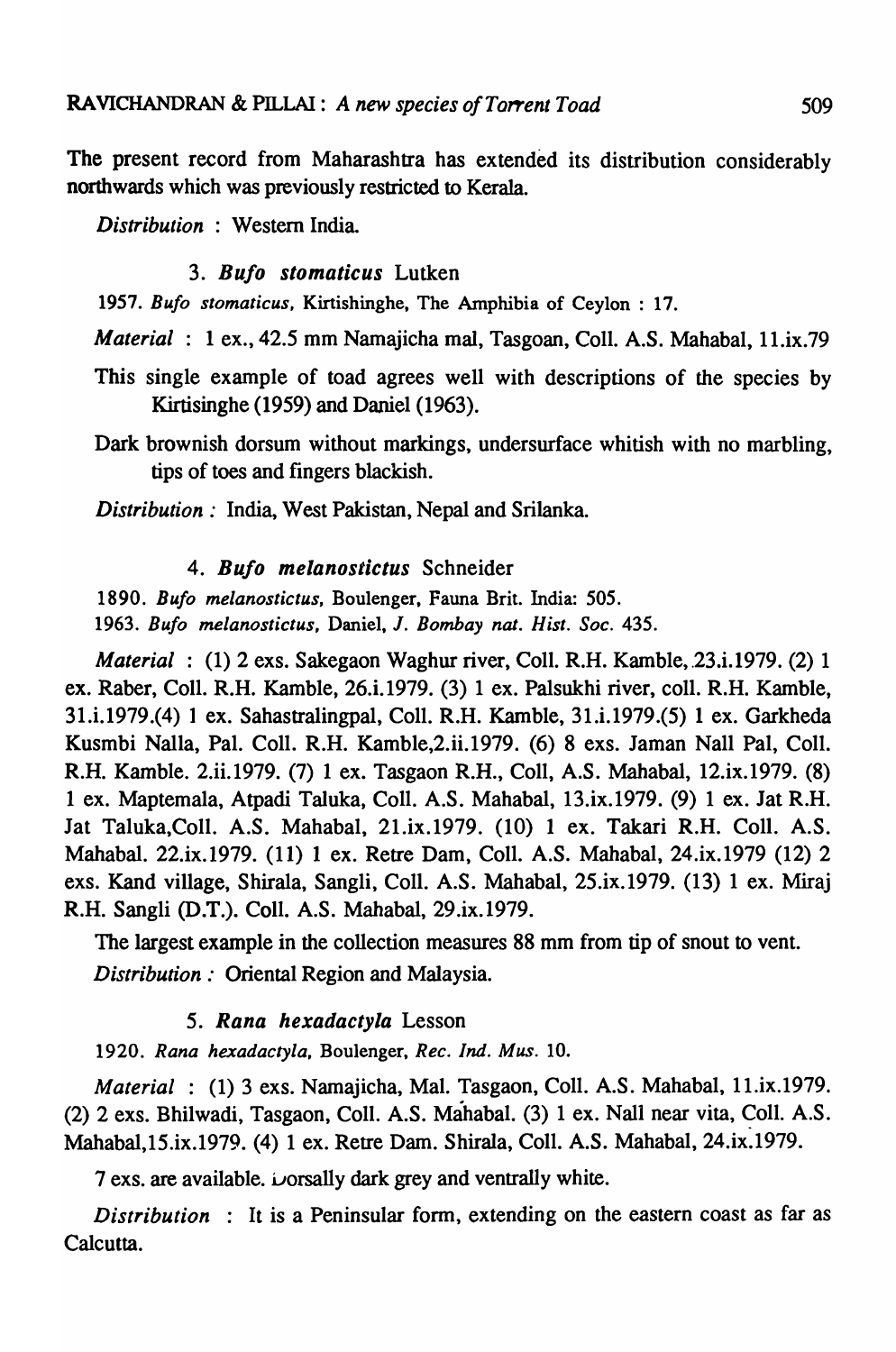## *6. Rana cyanophlyctis* Schneider

*1920. Rana cyanophlyctis.* Boulenger. *Rec. Indian Mus.* : 12.

*Material* : (1) 4 exs. Mehram Tank, Jalgaon, Coll. R.H. Kamble, 19.i.1979. (2) 1 ex. Wakad Waghur river, Coll. R.H. Kamble, 21.i.1979. (3) 2 exs. Sakegaon Waghur river, Coll. R.H. Kamble.23.i.1979. (4) 2 exs. Raber, Coll. R.H. Kamble, 26.i.1979. (5) 7 exs. Ambhora Bhakao river, Coll.R.H. Kamble, 28.i.I979.(6) 5 exs. Palsukhi river, ColI. R.H. Kamble, 3I.i.I979.(7) 1 ex.- Sukhi river, ColI. R.H. Kamble, I.ii.I979. (8) 2 exs. Kund Puma river, E. bad, Call. R.H. Kamble, 6.ii.I979.(9) 1 ex. Lalkhamba Talou, Bodhawad, Coll. R.H. Kamble, 8.ii.1979.(10) 8 exs. Bodhawad tank, Bodhawad, Call. R.H. Kamble, 8.ii.I979. (II) 1 ex. Jamner (Kong river), Call. R.H. Kamble, 12.ii.I979. (I2) 1 ex. Bandrud titur River, ColI. R.H. Kamble, 14.ii.1979. (I3) 2 exs. Arav indrogad river, Panchara, Call. R.H. Kamble, 16.ii.1979. (14) 1 ex.Anusewadi. Atpadi, Taluka, ColI A.S. Mahabal, 14.ix.I979. (I5) 1 ex. Retre Dam. Shirala,Coll A.S. Mahabal. 24.ix.I979. (I6) 4 exs. Near Kawalapur, Miraj Taluka, ColI. A.S. Mahabal, 26.ix.I979 (17) 1 ex. Sakradaman, Chinchani Road, Kasa, CoIl. M. S. Pradhan, 6.iii.I984. (I8) 2 exs. Pinjal Valley, Suryamal, CoIl. M.S. Pradhan, lI.iii.I984. (I9) 5 exs. Gar River, ColI. M.S. Pradhan, 12.iii.I984. (20) 3 exs. Val River on Mokhada Nasik road, ColI. M.S. Pradhan, 14.iii.I984. (2I) lex. Bhasta River, Sapgaon, Murbad, ColI. M.S. Pradhan, 16.iii.I984. (22) 3 exs. Saltan River, Ambadi, ColI. M.S. Pradhan, 19.iii.I984. (23) 1 ex. Bharangi River, Shahpur, Call. M.S. Pradhan, 22.iii.I984.

59 examples, agreeing well with published descriptions. The largest example is· 51 mm in total length, collected from Bhasta River. Dorsally greyish with more or less circular, darker patches. Ventrally white, spotted with black.

*Distribution:* Throughout India.

## *7. Rana tigerina* (Daud.)

*1920. Rana tigrina,* Boulenger, *Rec. Indian Mus.* : 17.

*Material:* (I) 1 ex. Panchoo Bandar, Bassian, CoIl: G.M. Yazdani, 27.x.1972. (2) lex. Talav Waki River, call. R.H. Kamble, 13.ii.1979. (3) 1 ex. Atpadi near Kautholi village, Atpadi Taluka, 15.ix.1979.

The largest specimen measures about 149 mm collected from Atpadi near Kautholi village.

Brownish grey above with dark markings.

*Distribution* : Throughout India, Sri Lanka, Burma to Indo-China; South China and Formosa.

## *8. Rana keralensis* Dubois

*1920. Rana verrucosa,* Boulenger, *Rec. Indian Mus.* : 26.

*Material* : (I) 9 exs. Wakad Waghur river, ColI. R.H. Kamble, 21.i.1979. (2) 3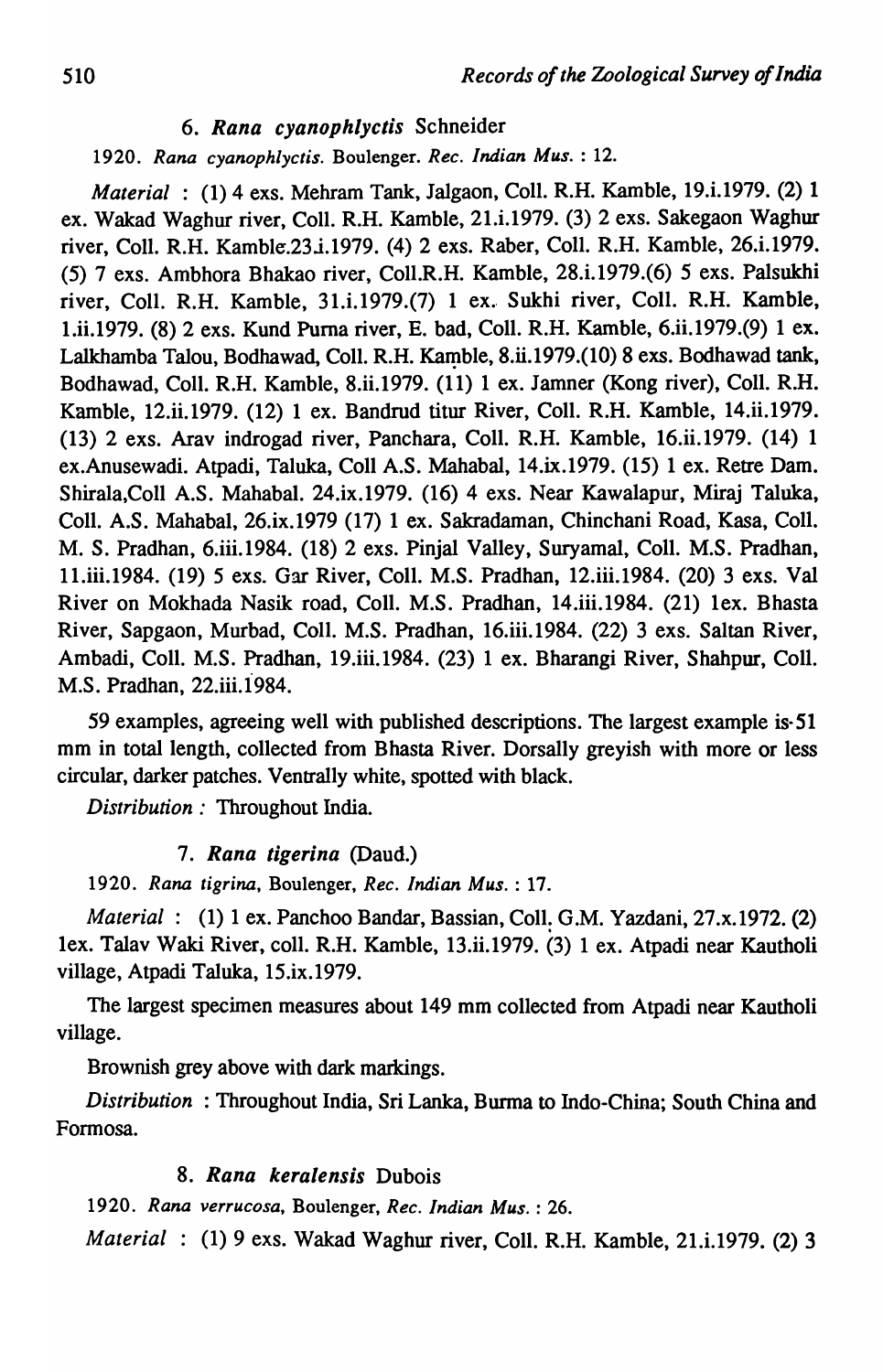exs. Velhala Talav, Coli. R.H. Kamble, 25.i.1979. (3) 2 exs. Ambhora, Bhakao river, Coll. R.H. Kamble, 28.i.1979. (4) 5 exs. Sahastra ling pal, Coli. R.H. Kamble, 31.i.1979. (5) I ex. Garkheda kusumbi nalla Pal, CoIl. R.H. Kamble, 1.ii.1979. (6) 12 exs. Lahasar Nalla, Jamner, Coli. R.H. Kamble, 1.ii.I979. (7) 2 exs. Tinsha Mohali naIl PaI, coli. R.H. Kamble, 2.ii.I979. (8) 7 exs. Jaman Nail Pal, Coli. r.H. Kamble, 2.ii.I979. (9) 6 exs. Pazar talov, Pimpri Panchan, E.bad ColI. R.H. Kamble, 4.ii. 1979. (10) 8 exs. Hortale tank, South of E.bad, CoIl. R.H. Kamble, 5.ii.I979. (II) 20 exs. Laskhamba Talov, Bodhawad, ColI. R.H. Kamble, 8.ii.I979. (12) 5 exs. Wadi Sar river, coll. R.H. Kamble, 9.ii.1979. (13) 4 exs. Yengaon Deo river, Bodhawad, Coll. R.H. Kamble, IO.ii.I979. (14) 2 exs. Jamnaer (Kong river), ColI. R.H. Kamble, 12.ii.1979. (15) 14 exs. Chinchkhed Waghar river, Coli. R.H. Kamble, 14.ii.I979.

The largest specimen measures 35 mm from snout to vent.

Dark grey above with markings. A light vertebral streak present in some. Head and back profusely warty.

*Distribution*: This species has hitherto been recorded only from the hill forests of Kerala and Tamilnadu. The present record extends its range considerably northwards.

## *9. Rana limnocharis* Boie

*1920. Rana limnocharis,* Boulenger, *Rec. Indian Mus.* : 28.

*Material* : (1) 1 ex. Pal Sukhi River, ColI. R.H. Kamble, 31.i.1979. (2) 1 ex. Wasumbe tank, Vita, Sangli, colI. A.S. Mahabal, I6.ix.I979.

Brownish grey above with irregular darker markings. A median thin, white vertebral line present. Larger example from Wasumbe tank measures 23 mm from tip of snout to vent.

*Distribution* : Eastern Asia from Pakistan to Japan.

## *10. Tomopterna breviceps* Schneider.

*1920. Rana breviceps,* Boulenger, *Rec. Indian Mus.* : 103.

*Material* : (1) 1 ex. Sahastra lingpal, Coll. R.H. Kamble, 3I.i.I979. (2) 2 exs. Chinchni, Tasgaon, Coli. A.S. Mahabal, 13.ix.1979. (3) 1 ex. Atpadi pazar Talav, Atpadi taluka, CoIl. A.S. Mahabal, 15.ix.1979. (4) 1 ex. Yerala river, Ambegaon Vita Coll. A.S. Mahabal, 17.ix.1979. (5) 1 ex. Eslampar Road, Takari, ColI. A.S. Mahabal, I9.ix.1979. (6) 1 ex. Retre Budruk, Takari, ColI. A.S. Mahabal, 2I.ix.I979. (7) 3 exs. Machundi Jat Taluka, ColI. A.S. Mahabal, 19.ix.1979. (8) 1 ex. olal Nalla, Jat Tikota Road, Jat Taluka, Coll. A.S. Mahabal, 22.ix.1979. (9) 4 exs. Khalati village, Jat Taluka, colI. A.S. Mahabal, 23.ix.1979. (10) 1 ex. Retre Dam, Shirala, colI. A.S. Mahabal, 24.ix.I979. (11) 1 ex. Kand Village, Shirala, ColI. A.S. Mahabal, 25.ix.1979. (12) 2 exs. Giriling Miraj Taluka, Coli. A.S. Mahabal, 29.ix.1979.

Totally 19 specimens examined the largest measuring 33 mm in head and body. The smallest is 13 mm in size.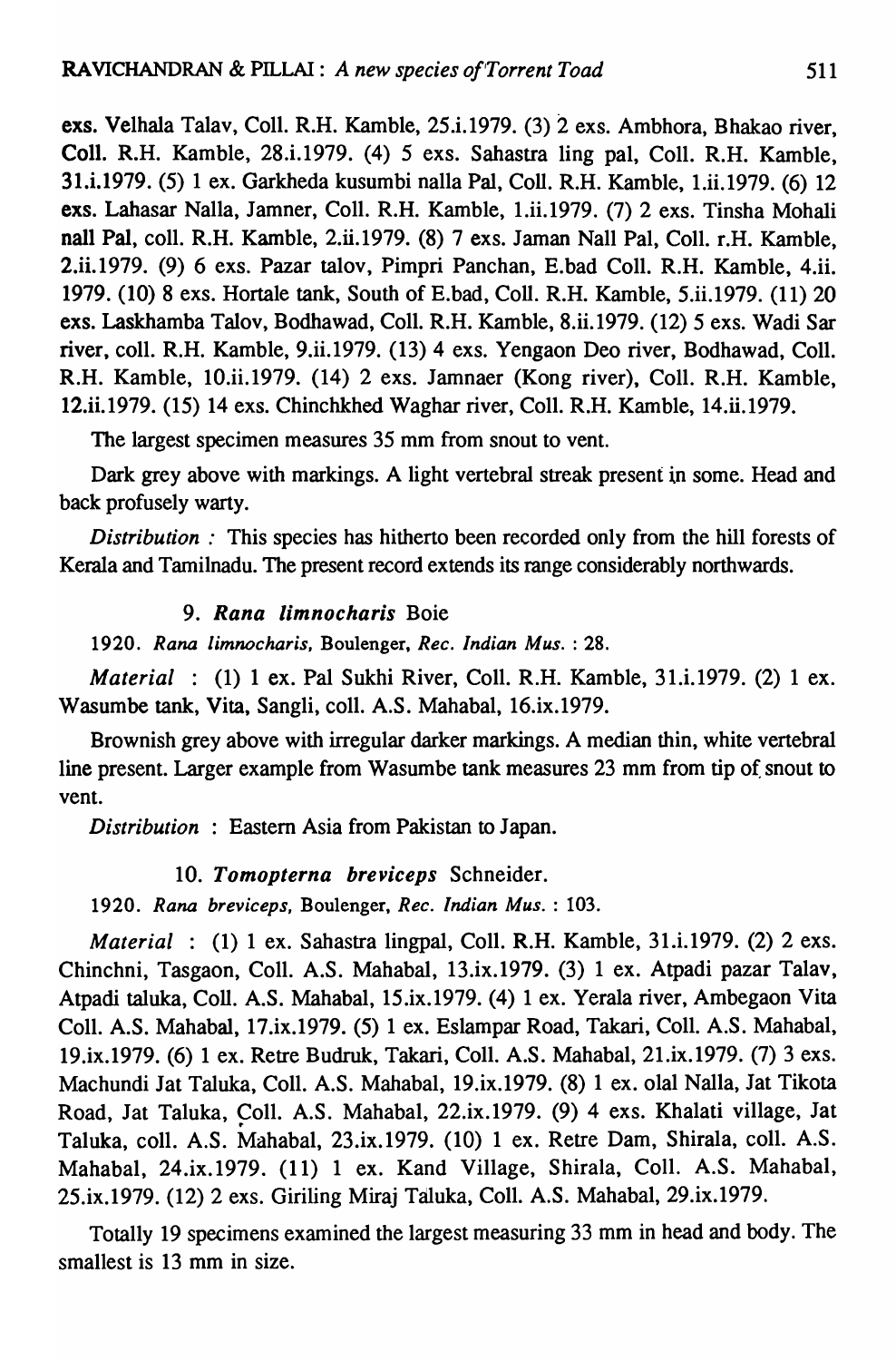*Distribution:* Throughout India, Sri Lanka and Burma.

## *11. Rhacophorus leucomystax* (Kuhl)

*1882. Rhacophorus maculatus,* Boulenger, *Cat. Batr. Sal. Brit. Mus.* : 83.

*Material* : 2 examples are available collected from Kasa R.H. and Tansa River on 5.3.84 measuring 55 mm and 39 mm respectively from tip of the snout to vent.

*Distribution* : Southeast Asia. Known from Darjeeling, Nilgiris, Salem, Malabar,\_ Bombay and Madras.

## *12. Microhyla ornata* (Dum. & Bibr.)

1934. Microhyla ornata, Parker, Monograph Microhylidae : 139.

*Material*: (1) 1 ex. Namajicha Mal. Tasgaon, Coll. A.S. Mahabal, 11.ix.1979. (2) 1 ex. Chinchni, Tasgaon, ColI. A.S. Mahabal, 12.ix.1979. (3) 1 ex. Nall near Vita, ColI. A.S. Mahabal, 15.ix.1979. (4) 1 ex Kand village, Shirala, ColI. A.S. Mahabal, 25.ix.1979.

Totally 4 specimens ranging from 19 mm to 21 mm form snout to vent.

*Distribution:* India, Sri Lanka, Southeast Asia, South China and Formosa.

## *13. Microhyla rubra* (Jerdon)

*1957. Microhyla rubra,* Kirtishinghe, The Amphibia of Ceylon : 92.

*Material* : 1 ex. Wasumbe tank, vita, ColI. A.S. Mahabal, 16.ix.1979.

The example measures 16.5 mm in head and body. The better webbing on the toes and the well developed semicircular metatarsal tubercles separate this species from *Mornata.* 

Colour conforms to the typical pattern of the species.

*Distribution* : Southern India, Assam, Sri Lanka and Malay Archipelago.

*Remarks* : This species has not been recorded north of Malabar in Western India and Bangalore in the Peninsula (Daniel, 1963a). Hence the present record is of interest.

## **CONCLUSION**

An assessment of the total faunistic wealth of Amphibia of Maharastra should await a detailed study on the basis of more intensivse surveys. However, on the basis of the present study and the two lists provided by Daniel (1974) and Yazdani and Mahabal (1976), the total numbetr of species of Amphibia expected to be occurring in Maharashtra may be put at 29, the additional species (not recorded in this paper) being the following:

I. *IndotyphLus battersbyi* Taylor; 2. *Ichthyophis subterrestris* Taylor; 3. *Bufo parietalis* Boulenger; 4. *Bufo microtympanum* Boulenger; 5. *Uperodon globulosum*